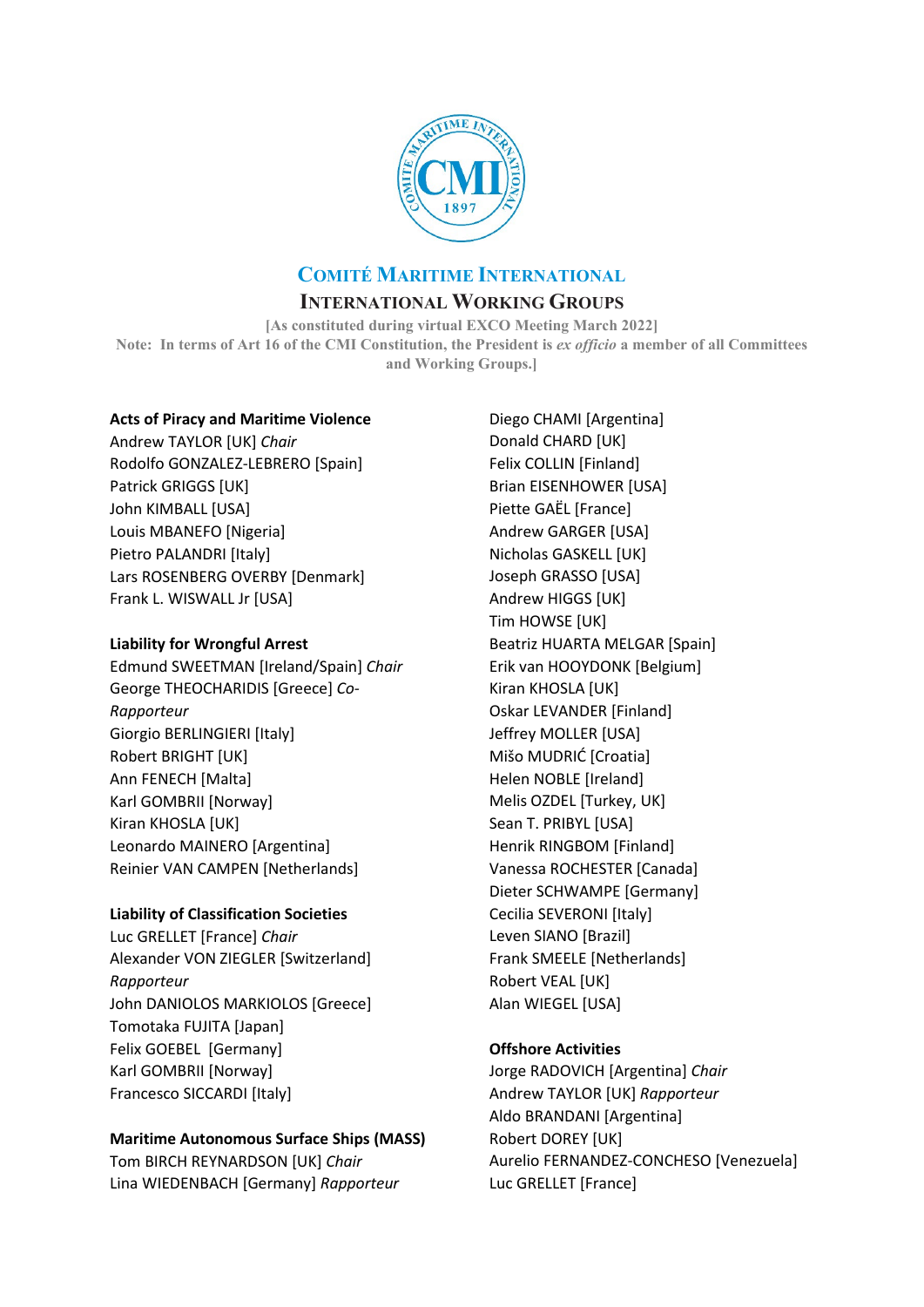Patrick GRIGGS [UK] J. Clifton HALL III [USA] Måns JACOBSSON [Sweden] Henning JESSEN [Germany] Alessandre LOPES PINTO [Brasil] Gustavo OMANA PARES [Venezuela] Steven RARES [Australia] Lorenzo SCHIANO DI PEPE [Italy] William SHARPE [Canada] Wylie SPICER [Canada]

## **Cybercrime in Shipping**

Julian CLARK [UK] *Chair* Elias BESTANI [Argentina] *Rapporteur* Kate BELMONT [USA] Remy CARREIRA [Panama] Boriana FARRAR [USA] Sebastien LOOTGIETER [France] Giovanni MARCHIAFAVA [Italy]

#### **Fair Treatment of Seafarers in the Event of a Maritime Accident**

Olivia HAMER [UK] *Chair* Paul GILL [Ireland] *Deputy Chair*  Michael CHALOS [USA] Valeria EBOLI [Italy] David HEBDEN [UK] Linda HOWLETT [UK] Kim JEFFERIES [Norway] Kiran KHOSLA [UK] P.K. MUKHERJEE [Canada/India] Natalie SHAW [UK] Edmund SWEETMAN [Ireland/Spain]

### **Subcommittees**

**Maritime Law & Refugee Migration at Sea** Valeria EBOLI [Italy] *Chair* Edmund Sweetman [Ireland/Spain]

**Pandemic Response at Sea** Paul GILL [Ireland] *Chair*

### **Recognition of Foreign Judicial Sales of Ships**

Ann FENECH [Malta] *Co-Chair* Henry HAI LI [China] *Co-Chair* Benoit GOEMANS [Belgium] Luc GRELLET [France]

Stuart HETHERINGTON [Australia and New Zealand] Frank NOLAN [USA] Jan Erik POETSCHKE [Germany] Andrew ROBINSON [South Africa] Lawrence TEH [Singapore] Alexander VON ZIEGLER [Switzerland]

### **Security Interests over Shipping Containers**

*Benoit GOEMANS* [Belgium] *Co-Chair* David OSBORNE [UK] *Co-Chair* Andrea BERLINGIERI [Italy] Allen BLACK [USA] Sheng CHEN [China] Ann FENECH [Malta] Souichirou KOZUKA [Japan] Camilla MENDES VIANNA CARDOSO [Brazil] Stefan RINDFLEISCH [Germany] Andrew TETLEY [France] Haco VAN DER HOUVEN VAN OORDT [Netherlands]

### **Cross Border Insolvencies**

Sarah DERRINGTON [Australia] C*hair*  Martin Davies [USA] *Rapporteur* Manuel ALBA FERNANDEZ [Spain] Beiping CHU [China] Maurizio DARDANI [Italy] Olaf HARTENSTEIN [Germany] Sébastien LOOTGIETER [France] William SHARPE [Canada]

## **Polar Shipping**

Aldo CHIRCOP [Canada] *Chair* Didem ALGANTURK LIGHT [Turkey] David BAKER [UK] Ilker BASARAN [IMLI/Texas A&M University] Phillip BUHLER [USA] Kim CROSBIE [USA] Peter CULLEN [Canada] Gen GOTO [Japan] Tore HENRIKSEN [Norway] Stephanie JOHNSTON [UK] Kiran KHOSLA [UK] Young Kil PARK [Korea] Esther MALLACH [Germany] Bert RAY [USA] Nicolò REGGIO [Italy]